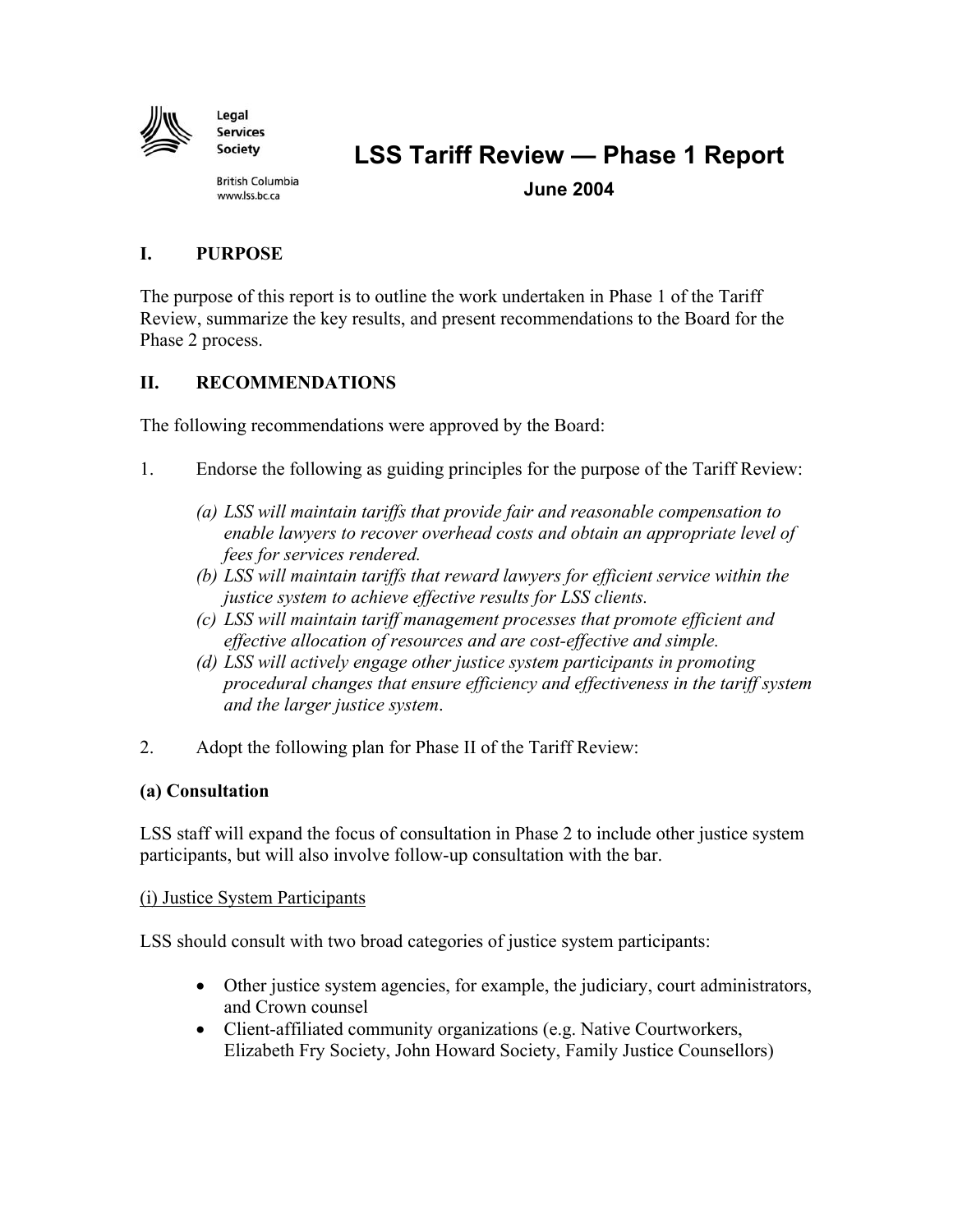The goals of these consultations will be as follows:

- to obtain relevant perspectives on the impact of the tariffs on the justice system;
- to convey and validate Phase I feedback about the impact of justice system processes on legal aid clients and lawyers;
- to elicit support for appropriate changes in the tariffs and justice system.

## (ii) Follow-Up Consultation with Lawyers

In addition to other justice system participants, LSS will engage in follow-up consultation with referral lawyers, either directly or through local CBA subsections, to obtain input on potential tariff changes identified during Phase II.

## **(b) Research**

Apart from consultations, LSS will conduct more in-depth research as follows:

- (i) a survey of referral lawyers regarding market rates, overhead costs, and incomes;
- (ii) a survey and/or interviews with former referral lawyers about their reasons for withdrawal from legal aid and factors that would encourage them to return to accepting legal aid referrals;
- (iii) an independent financial analysis to establish an appropriate range of tariff compensation;
- (iv) research on options for restructuring the tariffs to promote fair, resultsoriented compensation.

## **(c) Results**

Phase 2 activities will be directed to achieve the following results:

- (i) a budget envelope by September  $15<sup>th</sup>$ , 2004, with provisional identification of options;
- (ii) a further report by October  $31<sup>st</sup>$ , 2004, with an update on Phase 2;
- (iii) a Phase 3 plan for implementation of changes in the Tariff structure and rate and recommendations for future evaluation of the Tariff;
- (iv) a final report to the board of directors by June 2005.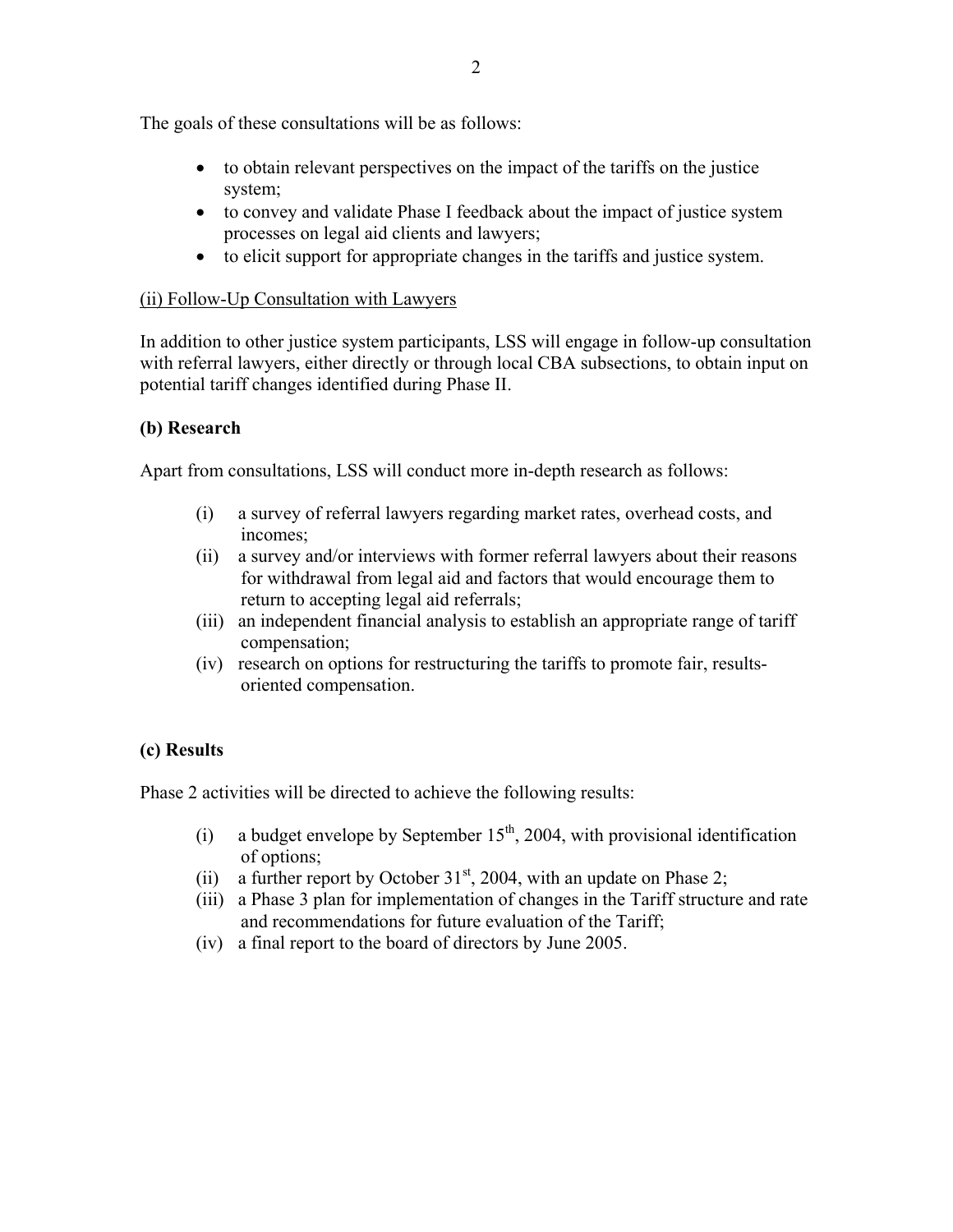#### **III. BACKGROUND**

#### **1. Tariff Review Objectives**

The Tariff Review proposal identified three objectives:

- *1. To establish and maintain tariffs that attract private bar lawyers who will provide quality services to meet the legal needs of LSS clients.*
- *2. To establish and maintain a tariff that promotes efficiency and effectiveness within the legal aid system and the larger justice system.*
- *3. To establish methods and criteria for regular evaluation of the tariff as an integral part of LSS administration to ensure the legal aid system is sustainable and responsive to changing needs.*

#### **2. Phase 1 Process**

1

The main purpose in Phase 1 was to obtain input from referral lawyers about the tariffs. LSS staff convened a series of focus groups in each of the seven Regional Centres. Local office staff assisted in organizing the meetings and selecting invitees to achieve, as much as possible, a representative sample of referral lawyers from surrounding communities. In addition, LSS staff organized a focus group during the Family Duty Counsel Conference in Vancouver, targeting lawyers from more remote communities outside the Regional Centres. A total of 108 lawyers, representing about 10 percent of the tariff bar, attended the focus groups on various dates between February 26 and May 13. 2004.

At each session, participants discussed specific questions. LSS staff prepared summaries of their views and circulated them to participants for any further comment. The questions were as follows: $<sup>1</sup>$ </sup>

- 1. What is the most effective method of structuring compensation for referral lawyers?
- 2. What is the most effective method for determining the rate of compensation?
- 3. What would help you to enhance your ability to deliver quality services to legal aid clients?
- 4. What steps should LSS take when it identifies substandard service from referral lawyers?
- 5. What obstacles do tariff lawyers encounter and what can LSS do to encourage lawyer participation in the legal aid system?
- 6. What is the impact of the current tariffs on clients and the justice system?

 $1$  The question format varied somewhat between meetings, and Question 6 was added for the last three meetings in Prince George, Terrace and Vancouver.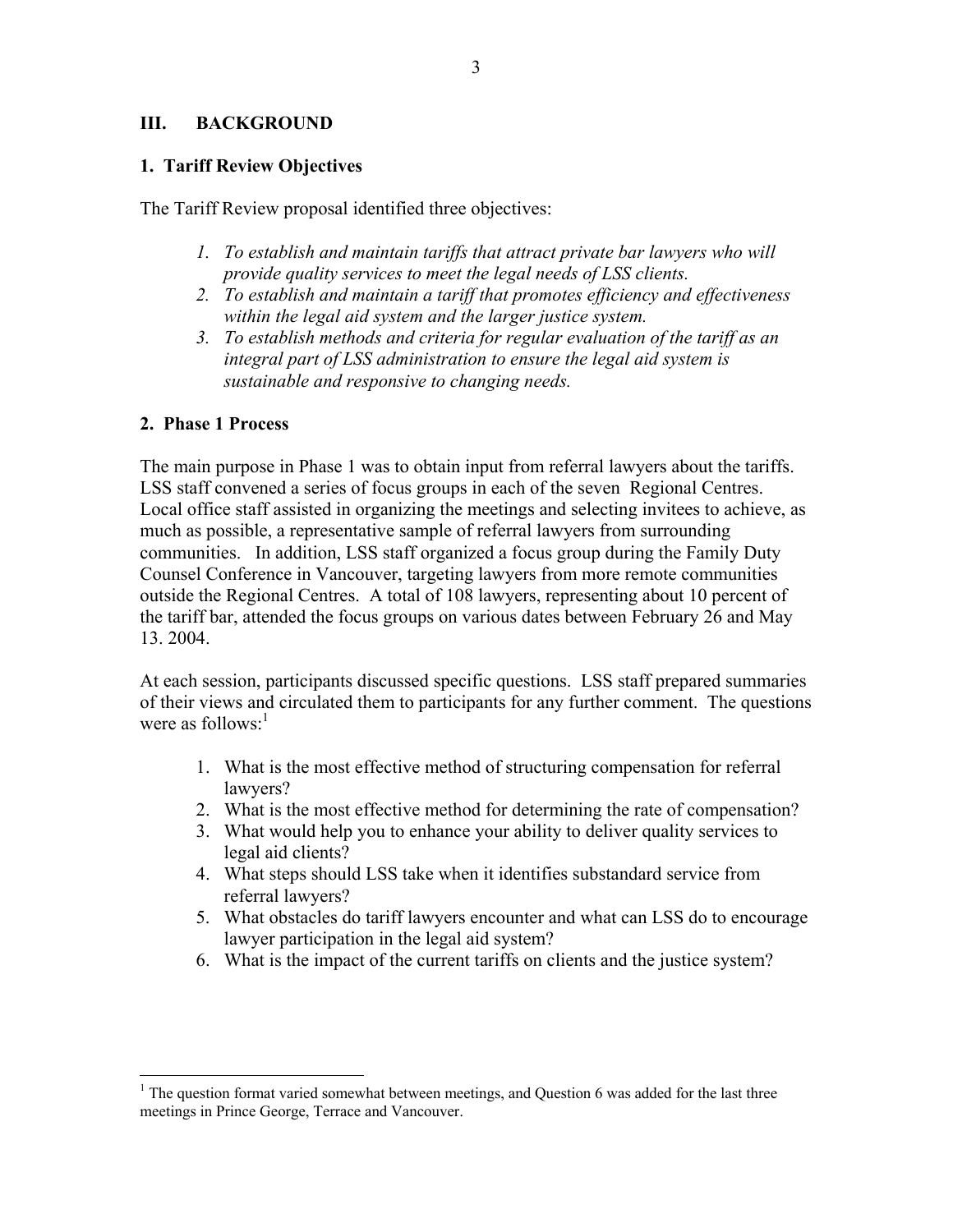## **IV. TARIFF HISTORY**

Prior to embarking on the focus groups, LSS staff developed a capsule history of the tariffs since 1981 to help provide some context for the discussion. That history is included in the Appendix, but the key points may be summarized as follows:

- The current tariff structures originated with the first tariffs published in 1981. The criminal tariff has always been primarily a block fee system. The family/child protection tariffs began as a blend of block and hourly items, with an initial hourly rate of \$40.
- The 1984 Report of the Task Force on Public Legal Services recommended an immediate 70 percent tariff increase and a long term goal of setting tariff compensation at 75 percent of the rates for private clients of modest means. Without reasonable fees for legal aid lawyers, it stated, "in the medium to long term, the legal aid delivery service would suffer a major crisis."
- In the late 1980s, LSS made regular increases to tariff funding, including raising the family hourly rate to \$50, but still recognized that "the level of the tariff is way below any normal fees, ...and this poses real problems in meeting one's overhead and other expenses.<sup>"2</sup>
- The current nominal tariff rate of \$80 dates from 1991, when a service withdrawal by lawyers resulted in a 100 percent increase in tariff funding.
- Since 1992, tariff compensation has been subject to varying reductions and holdbacks, generally in the range of 10 to 15 percent.

# **V. SUMMARY OF PHASE 1 RESULTS**

The feedback from lawyers may be summarized as follows:

1. Lawyer Attrition

- Many lawyers have either eliminated, or reduced, legal aid cases as a component of their practices.
- Younger and newly called lawyers are tending to avoid legal aid cases.

2. Tariff Compensation

- Tariff rates, for both hourly and block fees, are inadequate and should be increased
- The tariffs do not allot sufficient preparation time so that actual time requirements regularly exceed what lawyers may bill. For some family lawyers, increased preparation time was more important than higher rates.
- Lawyers feel that the tariffs do not recognize the value of the services they provide as skilled professionals, unlike other professionals, such as psychiatrists and psychologists, who receive much higher rates under the tariff.
- To assess the appropriate tariff rates, LSS should consider factors such as:

 $\overline{a}$ 2 LSS Board Chair M. McEwan, *Legal Aid Bar*, December 1990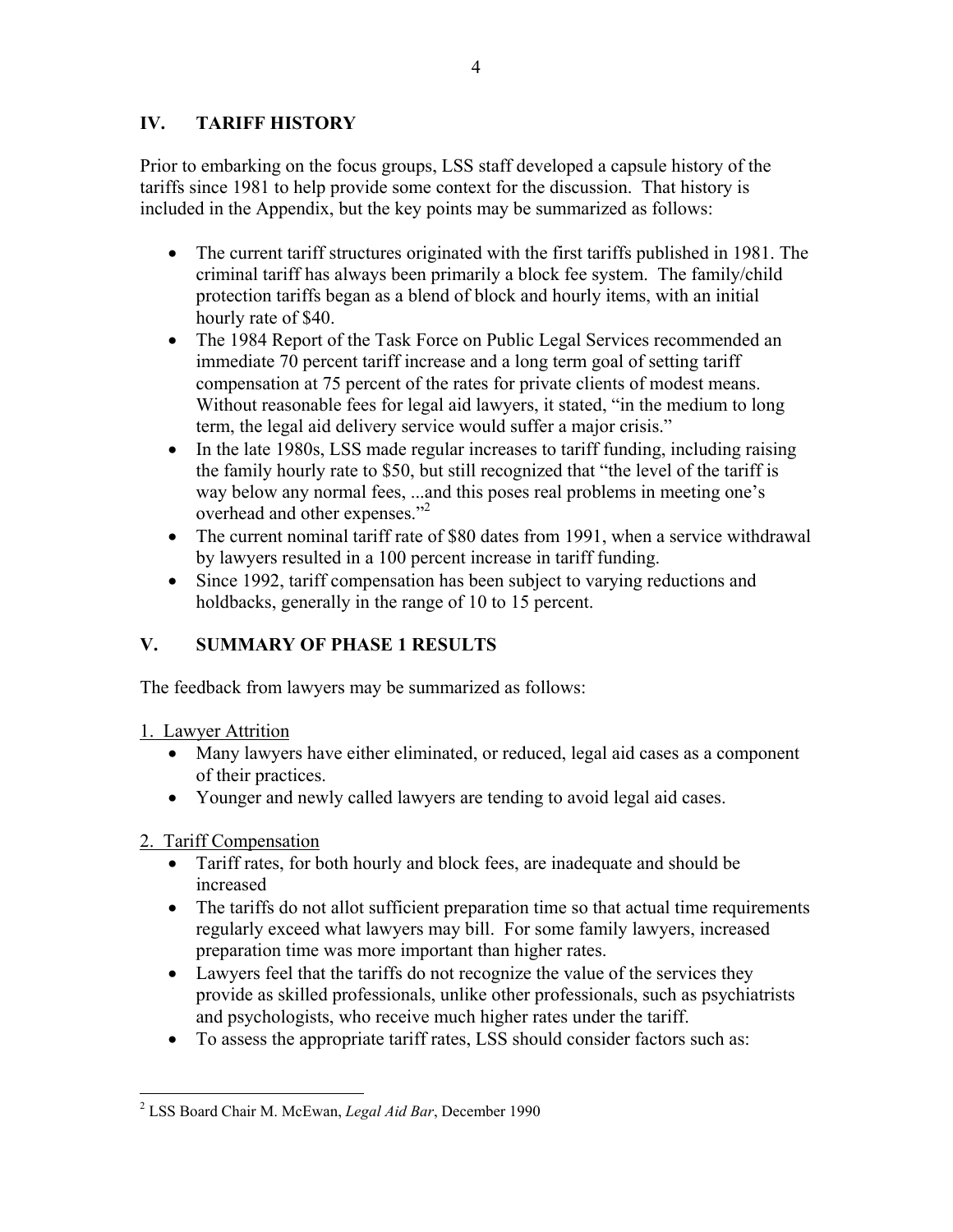- o Private market rates (legal aid rates need not be on par with market rates, but at present are a mere fraction of the market)
- o Government and Crown Corporation rates for ad hoc or per diem counsel
- o LSS tariff rates for other professionals
- o Crown counsel compensation (making allowances for benefits and the absence of overhead costs)
- o Lawyer overhead costs
- LSS should eliminate the holdbacks, or at least replace them with a straight reduction. Lawyers regard them as disingenuous, and a de facto deduction, even though LSS has made periodic holdback repayments.
- There was no clear consensus on whether to adopt differential rates based on seniority or region.

## 3. Tariff Structures

- *(a) General* 
	- The tariffs do not properly recognize the time and court appearances required to properly represent a client. Lawyers feel that too often they must sacrifice their own financial well-being to fulfill their ethical duties to clients.
	- The tariffs are geared to going to trial, and effectively penalize lawyers when they opt for early resolution rather than litigation.
	- LSS should investigate methods for "front-end loading" the funding to encourage early work by the lawyer and, if appropriate, early resolution.
	- Lawyers generally opposed block contracting.
	- Many lawyers suggested implementation of client contribution mechanisms to raise funds for increased compensation and expanded services.

# *(b) Family/CFCSA Tariffs*

- Family tariff coverage is far too limited. Coverage restrictions, and inadequate hours, mean lawyers can only "half solve" their clients' family law problems.
- LSS should increase the billable hours allotted.
- Tariff compensation is based on hearings, so it encourages litigation, rather than compensating lawyers for the time they invest in negotiation, ADR, and settlement.
- The current tariff unduly restricts the ability to proceed in Supreme Court, and fails to reflect the increased time required for Supreme Court proceedings.
- LSS should consider reinstating the FCMP model of Non-Emergency and Approved Services to ensure adequate funding is allocated to more complex cases.
- Lawyers had somewhat mixed views on whether the family and CFCSA tariffs should be block or hourly, but on balance favoured the hourly tariff. Some lawyers suggested a hybrid model combining hourly preparation and block fees for hearings.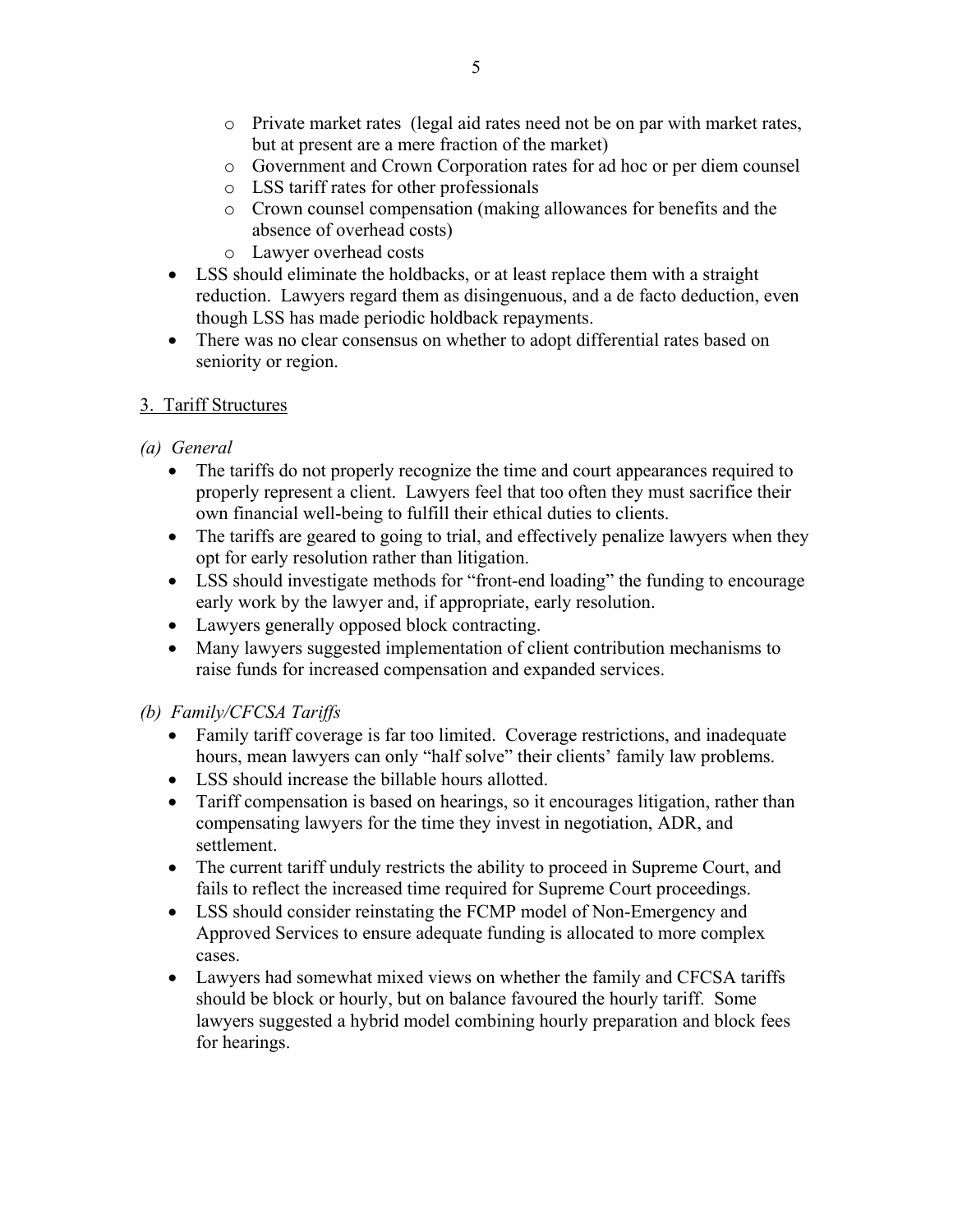- *(c) Criminal Tariff* 
	- Compensation under the criminal tariff is geared to trials, and does not compensate lawyers for the substantial work they must do to negotiate a plea agreement, a stay, or diversion.
	- LSS must reduce the extent of unpaid services in the criminal tariff. It fails to compensate lawyers for necessary prison visits and, in particular, the numerous court appearances required under the Criminal Case Flow Management Rules in Provincial Court. The block fees for some services (e.g. complex bail hearings or breaches of conditional sentence orders) do not reflect the time involved.
	- Lawyers generally supported the block fee tariff for criminal cases, however, many noted that the block system penalizes lawyers for last-minute collapses (e.g. Crown stays and adjournments on or near the trial date). There should be a better mechanism to compensate lawyers for their preparation time and lost trial time.
	- LSS should review the offence categories in the criminal tariff, which in certain cases fail to recognize the seriousness and complexity of the offence (e.g. impaired driving, sexual assault).

### 4. Quality Assurance

- *(a) Quality Control* 
	- Low tariff compensation puts pressure on lawyers to "cut corners", or increase case volumes, in order to generate adequate earnings, and thus increases the risk that service quality will suffer. Moreover, setting tariff compensation so far below market rates reinforces the impression that referral lawyers are "second rate", and that the services they provide are not good quality.
	- Lawyers had divided opinions about whether LSS should engage in quality control. Some advised LSS to leave it to the Law Society, while others thought that LSS has a legitimate role in ensuring clients receive proper service.
	- Lawyers expressed concerns about
		- o developing a cumbersome and costly administrative process
		- o Ensuring fair procedures
		- o Establishing, publicizing and applying clear standards
		- o Defining what quality services are
		- o Low tariff compensation contributing to substandard service
		- o Triggers for quality control (e.g. single client complaints or a pattern of complaints)
	- Lawyers discussed a range of remedial measures LSS might adopt, including practice reviews, mentoring, probationary periods, and billing restrictions.

#### *(b) Quality Enhancement*

- Lawyers valued the services LSS is already providing, such as CLE discounts, electronic case digests, and research memoranda from Legal Aid Ontario. Some lawyers noted, however, that such supports are not a substitute for proper compensation.
- Lawyers encouraged LSS to expand the range of support it provides, and offered a variety of suggestions, including an on-line resource database, Quicklaw or other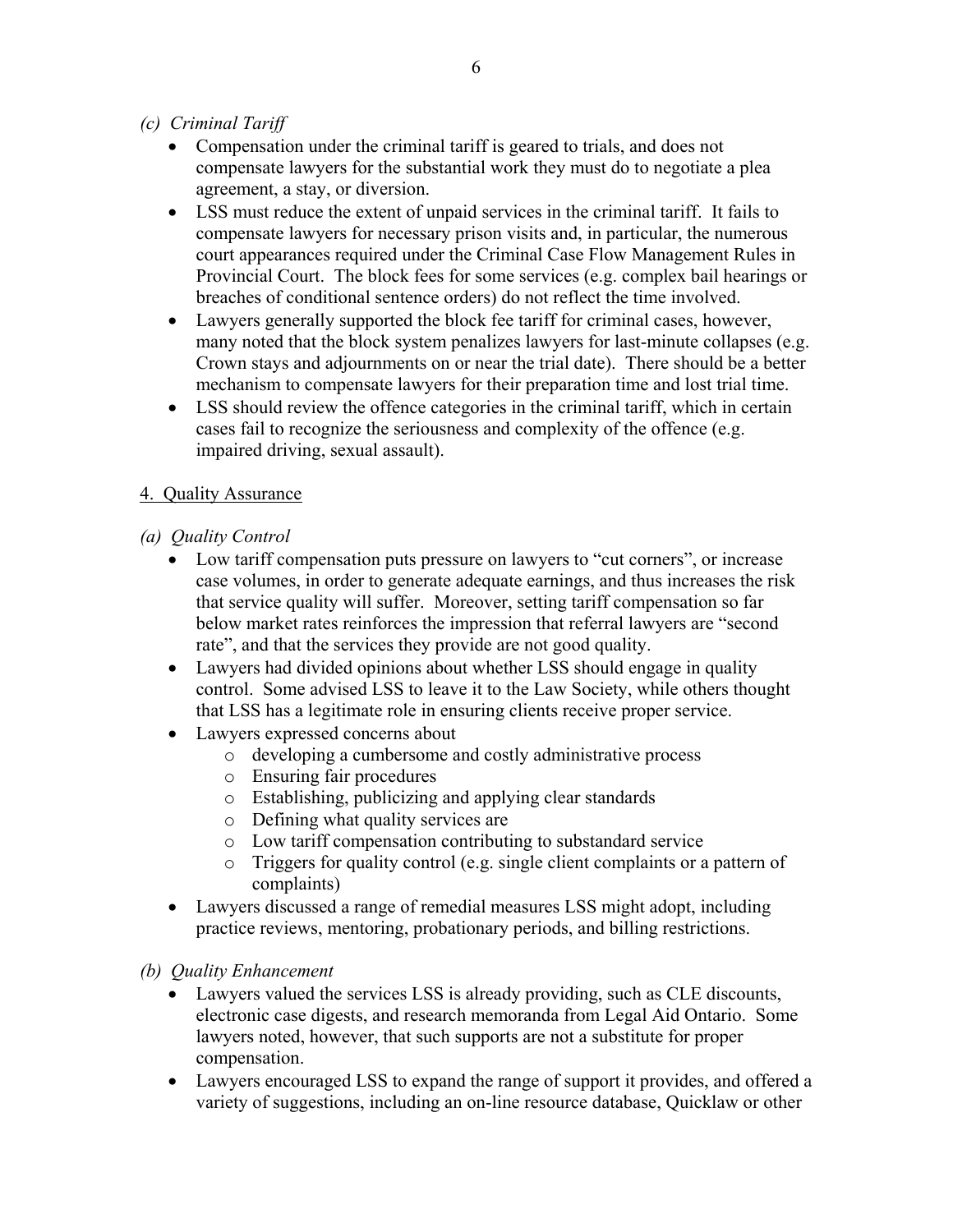caselaw database access, on-line discussion forums, expanded CLE programming, and databases of experts and community resources.

- 5. Removing Obstacles to Participation
	- To reverse attrition LSS must increase the tariff rates and billable hours and reduce the amount of unpaid work lawyers are required to perform.
	- Lawyers urged LSS to reduce their administrative burden, by simplifying the tariffs and LSS procedures for authorization and billing. Some lawyers proposed an administration or file-opening fee, or block billing for disbursements.
	- LSS should improve its communications with tariff lawyers, making sure to demonstrate trust in their judgment, respect, and appreciation for their work.
	- Lawyers strongly approved of LSS innovations such as e-billing (including the ebilling fee) and expedited payment.

### 6. Current Tariff Impact on the Justice System

- Under the current tariff system, more low-income people are forced to face court proceedings without legal representation. Some people have very modest incomes but do not meet the stringent financial eligibility criteria. Others may have serious legal problems that do not fall within the coverage guidelines. Still others, particularly in family law, may have limited coverage but only for the initial part of the case, and thereafter must proceed without counsel.
- Many low-income people do not have the capacity to represent themselves. They may lack education, or have literacy problems. They may have mental health issues or psychological difficulties. Their legal problems often cause significant stress, and they find the court system intimidating. Faced with these obstacles, many people will be unable to assert their legitimate rights and obtain appropriate remedies.
- Faced with the daunting prospect of representing themselves, family clients, especially single mothers, abandon legitimate claims for maintenance or property division, or accept settlements that are contrary to their interests.
- Similarly, criminal clients end up pleading guilty even if they have a defence, or believe themselves to be innocent. Without legal representation, they are more likely to be detained pending trial, and they may end up with more severe sentences.
- Cases involving unrepresented litigants place a great strain on other components of the justice system. Without a referral lawyer, cases require more court time to complete, and there are more frequent delays. Judges and opposing parties find it difficult to deal with persons who are not familiar with the court system.

## **VI. CONCLUSIONS**

### 1. *Concerns about the flight from legal aid are well-founded.*

Lawyer feedback suggests many referral lawyers are reducing or eliminating their legal aid caseloads, and fewer young lawyers are entering the system. Statistical evidence supports these impressions. For example, between 1998-99 and 2003-04, the number of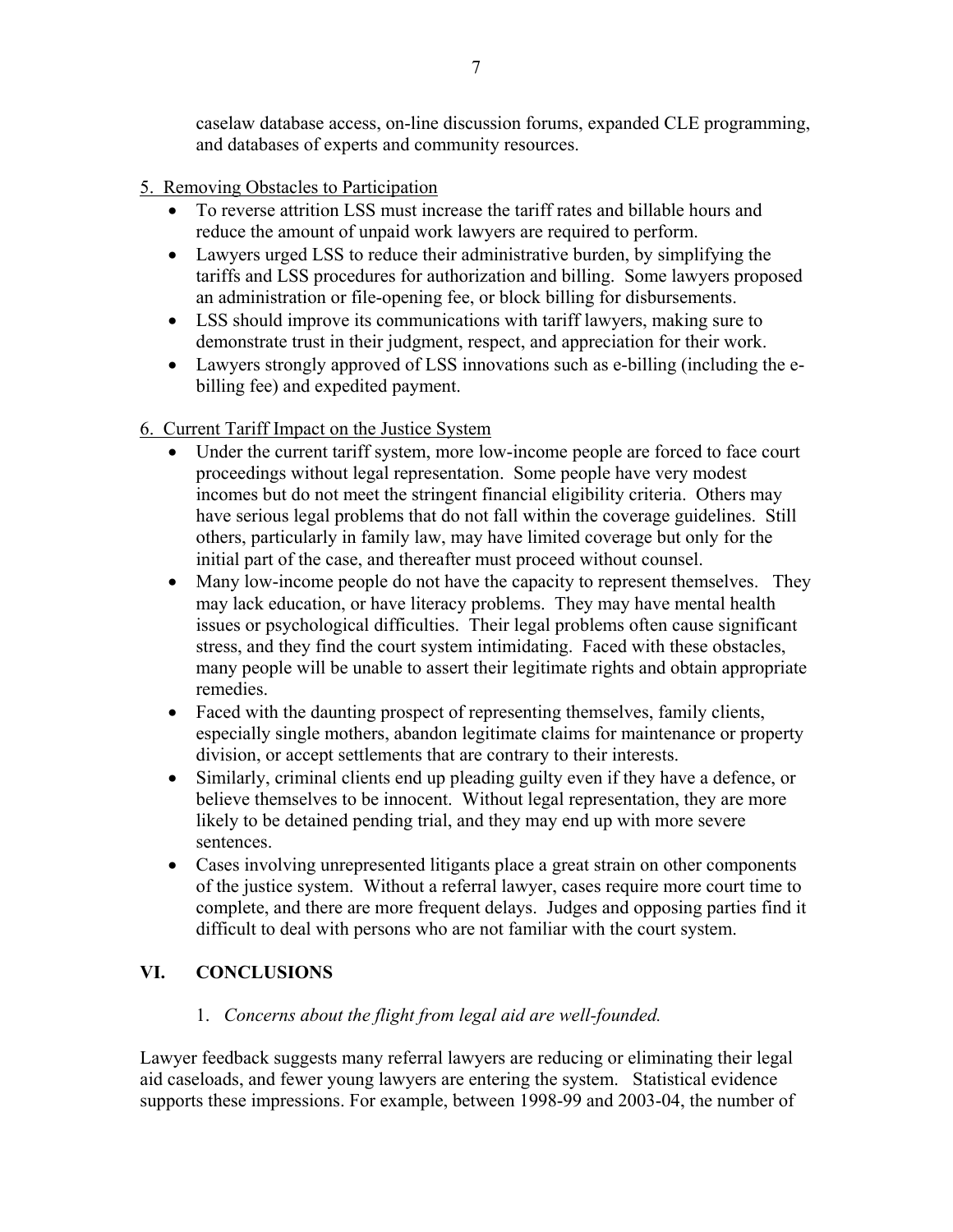referral lawyers in B.C. declined from 1634 to 1027, a drop of 37 percent. Also, between 1997-98 and 2003-04, the percentage of referrals issued to lawyers with under 5 years experience dropped from about 20 percent to just over 11.5 percent for criminal cases, and from about 37 percent to 15 percent for family cases. During the same period, the proportion of referrals accepted by lawyers with more than ten years experience increased from 55 to 70 percent for criminal cases, and from 35 to 60 percent for family cases.

2. *Lawyer attrition is a direct result of inadequate compensation under current tariff rates and structures.* 

Lawyer feedback suggests tariff compensation is well below market rates for private clients of modest means and comparable rates for other publicly funded lawyers, such as ad hoc Crown counsel. Lawyers feel that low tariff rates undervalue their professional skills and expertise, and resent the degree to which they are expected to provide necessary services without payment.

3. *Tariff structures do not reflect the demands and realities of current legal aid practice.* 

Changes in court rules and procedures, and increasing case complexity, require lawyers to invest more time in cases, produce more documents, and make more court appearances, but the tariff has not kept pace with these changes. Lawyers receive little or no compensation for many services they must perform to represent clients properly. While lawyers generally honour their professional obligations, the tension between ethics and economics can only lead to frustration, resentment and, ultimately, withdrawal from legal aid.

## *4. The tariffs are not sufficiently geared to rewarding results.*

Tariff compensation is weighted too heavily in favour of litigation. The economic incentive is to conduct, and prolong, trials. Conversely, the tariffs do not compensate lawyers adequately for effectively resolving a client's problems without a trial, where appropriate. Again, the conflict between ethics and economics puts lawyers in an untenable position and, in the long run, can only undermine lawyers' willingness to accept legal aid cases. Moreover, this aspect of the tariff system does not promote overall efficiency within the justice system.

## 5. *Referral lawyers want LSS to find more ways to simplify tariff administration and reduce administrative burdens associated with legal aid cases.*

Referral lawyers suggested a number of ways for LSS to reduce and simplify administrative tasks, and strongly approved of initiatives that LSS has already undertaken (e.g. e-billing) to alleviate such concerns. Many suggestions involve operational matters that LSS staff will investigate and remedy within the next year.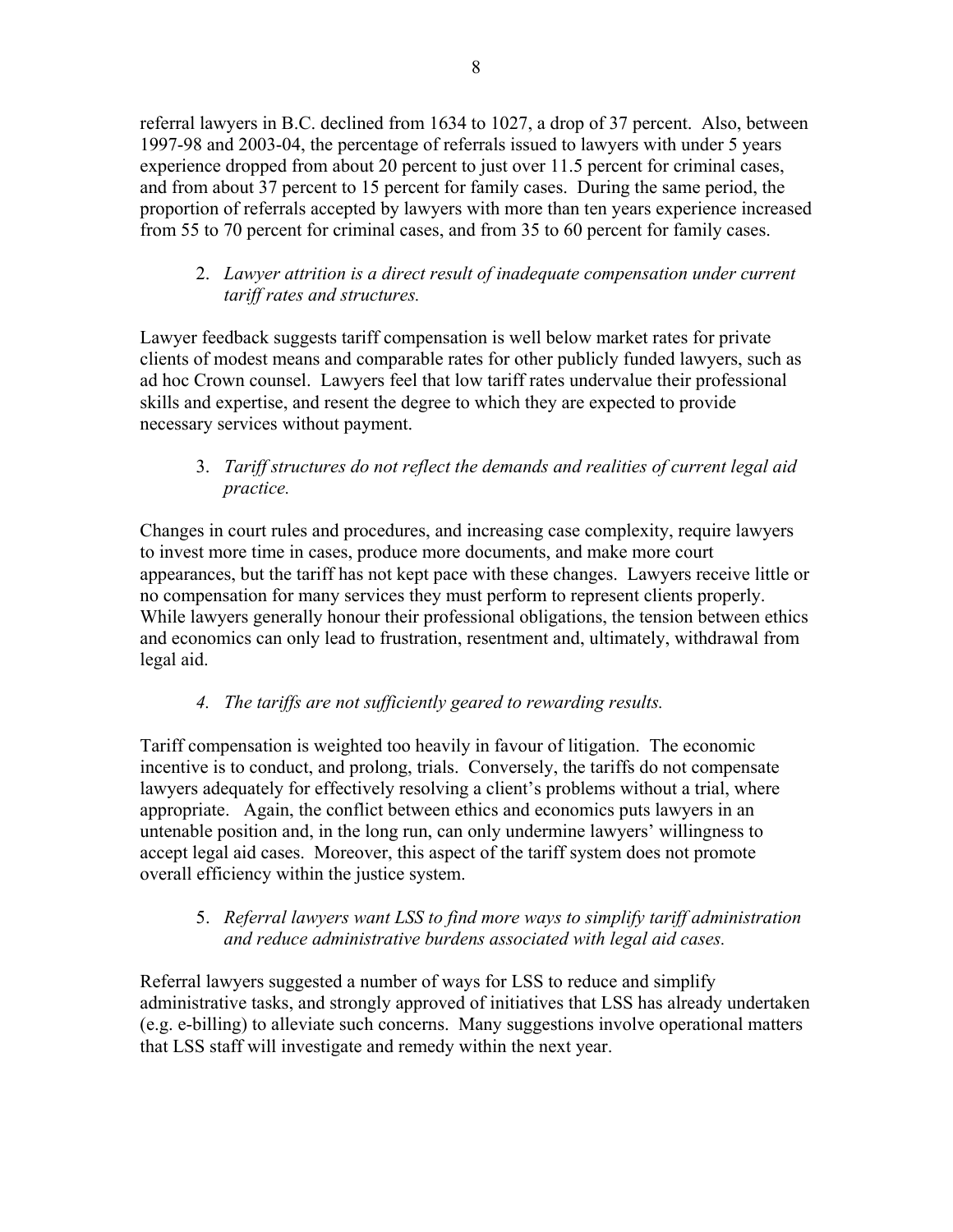*6 Low tariff compensation increases the risk of poor quality service and reinforces the widely held perception that legal aid clients get second-rate lawyers.* 

While some referral lawyers may at times compromise the quality of service in order to avoid losses or improve their earnings, there is no evidence that this is currently a systemic problem. Indeed, most lawyers who participated in Tariff Review focus groups insisted that they continued to meet their ethical duties to provide quality services to clients even when it meant losing money. However, it is clear that the compensation offered under the current tariffs creates conditions in which "overworked and underpaid" referral lawyers are more likely to compromise service quality.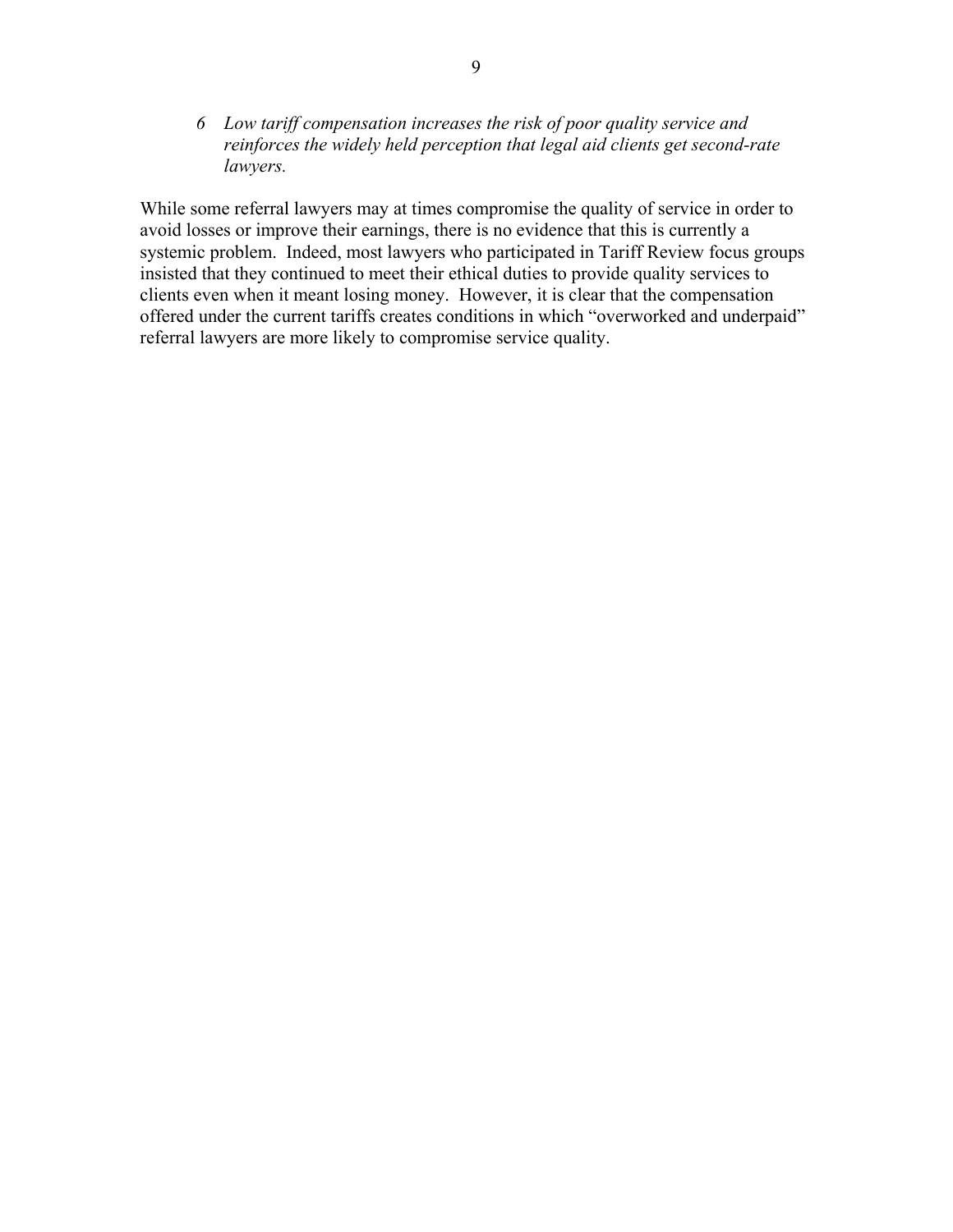#### **APPENDIX — OUTLINE OF TARIFF HISTORY**

The following chronology offers a capsule summary of the development of the tariffs following the establishment of LSS in 1979.

**1981** - The origin of the current tariffs may be traced to September 1981, when LSS published its first tariffs after assuming responsibility for payment of tariff accounts from the provincial government.

> - The criminal tariff, then as now a block fee system, divided offences into two categories: major offences (now Category 4) and the rest (now Categories 1, 2, and 3). Trial rates for major offences were \$360 for the first half day, and \$140 for each subsequent half day. For the rest, rates were \$235 and \$80, respectively.

- In the Family Tariff (covering both family and child protection cases), trial rates were \$260 for the first half day, and \$100 thereafter. For uncontested matters, the tariff allowed up to 6 hours at an hourly rate of \$40.

- These first tariffs represented a 38% increase over the previous compensation scheme.

- **1982** The provincial government's restraint program forced across-the-board billing reductions of 12.5 percent. The tariffs did not return to 1982 levels until January 1986.
- **1984** The 1984 *Task Force on Public Legal Services Report* (the Hughes Report) recommended an immediate 70% increase to the tariffs, with a long term goal of achieving remuneration equal to 75% of what lawyers would charge a paying client of modest means.
- **1986** At the end of the year, LSS announced funding increases of 25 and 65 percent for the criminal and family tariffs, respectively.
- **1988** The Justice Reform Commission appointed by the then Attorney General released its "Access to Justice Report", which urged immediate implementation of the Hughes Report recommendations.
- **1988–91** The late 1980s saw increases to the tariffs effected by adding new items and increasing remuneration for existing items. In 1988, LSS raised the tariff rate for family cases to \$50, and introduced a general preparation item (6 hours, increased to 7 in 1989). LSS also increased the block fees for criminal trials.

- Overall, LSS increased the criminal and family tariffs by 25% in August 1987; 32% in January, 1988; 10% in October 1988; 5% in October 1989; and 6% in January 1991.